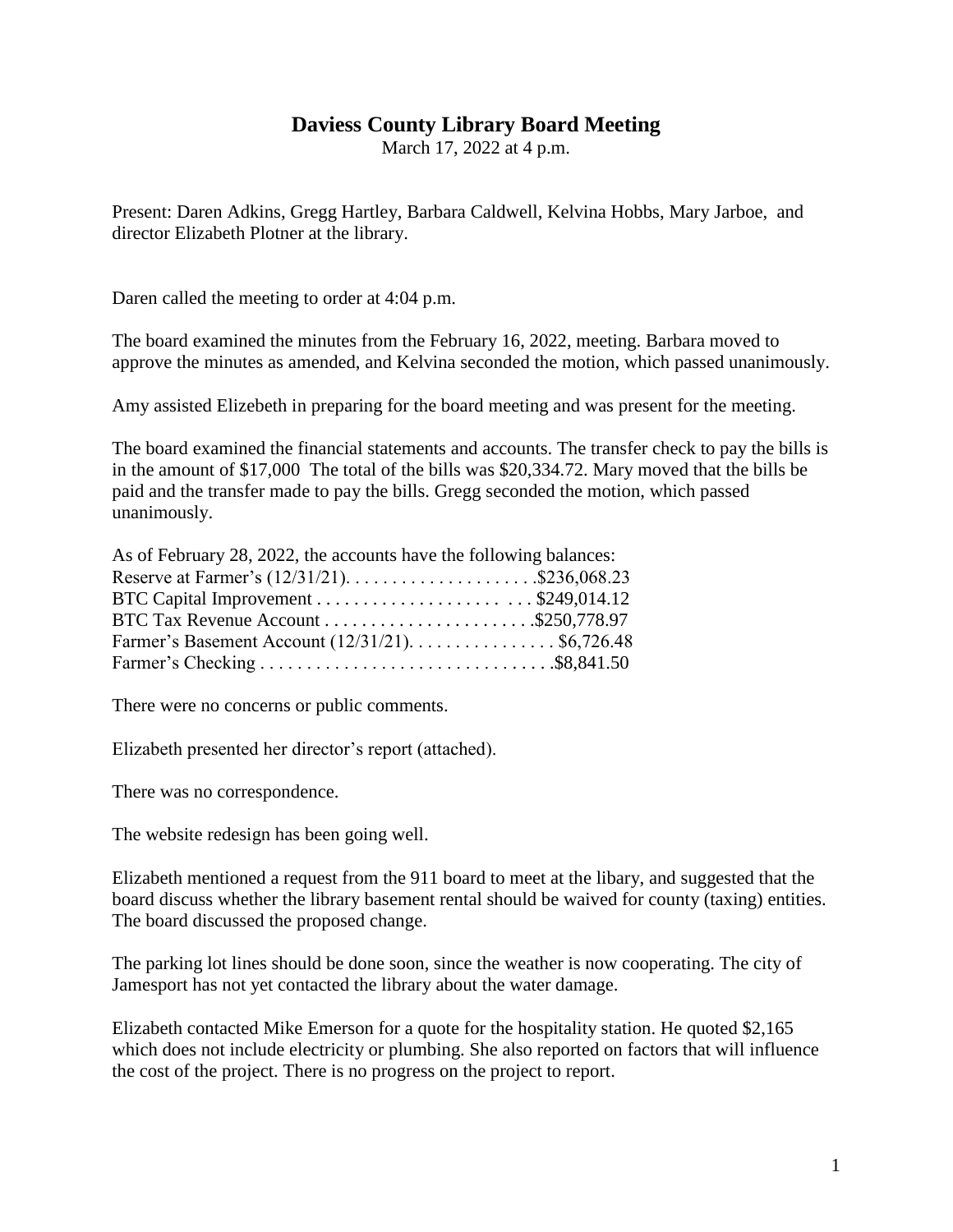The board discussed possibilities for replacing the library van. Elizabeth has requested a quote for repairing the outside light that is not working and retrofitting all the fixtures for modern lights.

The board discussed replacing the security cameras. Elizabeth will look into the cost and what type of camera to get and report back to the board, next meeting.

Terry Jarboe will come in and grade the parking lot. There was some water damage upstairs, but the insurance will probably not pay for the interior repairs. We will need work done before next winter to prevent more water damage. Elizabeth would like to add some additional shelving for the conference room . The approximate cost is \$3,300 according to Mike Emerson. Two companies are coming to give quotes on doors and repairing the windows.

Mary moved that the board send a letter to the county commission recommending that Barbara Caldwell be re-appointed to the library board. Barbara's current term expires in June. Gregg seconded the motion, which passed unanimously.

Elizabeth presented a list of items for the silent auction during the garage/book sale. Mary moved to sell all the items, and Kelvina seconded the motion, which passed unanimously.

The Gallatin Park Sports program has contacted the library to offer the rental of a banner. Mary moved that the library participate in the banner program. Kelvina seconded the motion, which passed unanimously.

The board discussed use of the library for tutoring and considered amending the policy if necessary.

Gregg moved that the meeting be adjourned, and Mary seconded the motion, which passed unanimously.

The next meeting will be held on  $\overline{April\ 20, 2022, at 4 p.m.}$ 

The preceding is a summary and not the actual minutes, which will be read, amended as required, and approved at the next regular meeting.

Gregg Hartley Board Secretary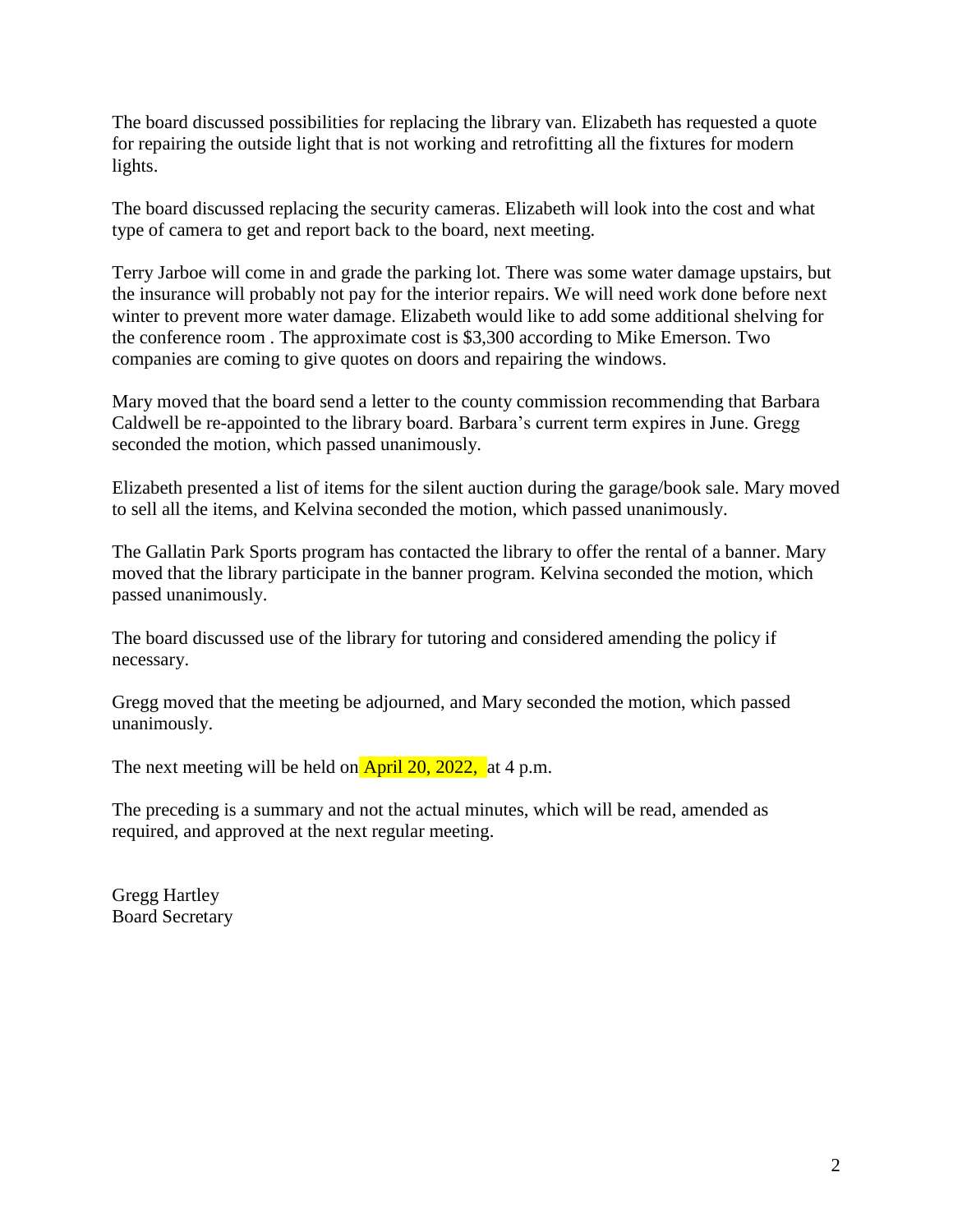#### **Director's Report MARCH 2022**

#### *Building & Technology*

- Capital improvement projects continue with installation of a hot water heater (on-demand). Davy Davis will connect electric and plumb device this week.
- Following the ice and snow earlier in the month, water damage was obvious in the NW corner of the main library room. Insurance has been contacted and review of actual costs is underway to determine whether the claim would exceed our \$1,000.00 deductible. Whitney Roofing inspected the exterior/roof and scupper and will submit a recommendation and quote for repairs to the valley. Handy-man, Mike Emerson, will work on tightening the scupper to the building. This is the second year in a row for this problem (minus the interior damage).
- The library was gifted an exceptional community service worked for 2 full days in March. Much was accomplished, to include: landscaping clean-up and spring pruning; drive-way salt removal/clean-up; several small inter-branch transfers; and several small reclamation projects.

## *Staff & Volunteers*

● The first staff meeting went well and was contained to the 1-hour scheduled time period.

## *Continuing Education & Meetings*

● The next professional meeting scheduled for the director is in April, Grand River Library Consortium (GRLC), followed in June with Missouri Library Association (MLA) in Columbia.

## *Collections & Materials*

● Year to date, 586 items have been added to our physical collection including but not limited to 121adult titles, 102 easy reader titles, 161 junior/young adult titles, 60 audiobooks, 111 DVDs, and 19 magazines. Consortium total titles and copies reflect 96,087 items. February circulation numbers of physical items (including renewals) totalled 1,636 and electronic items totalled 725 turns.

# *Programming & Outreach*

## **Library Wide**

● March displays recognized Women's History Month and "luck o' the Irish" with Irish authors displayed. Face-front displays are constantly in need of replenishment, because when a patron sees the cover of a book, they try it out!

## **Digital Services**

● Adult computer classes continue.

## **MultiMedia**